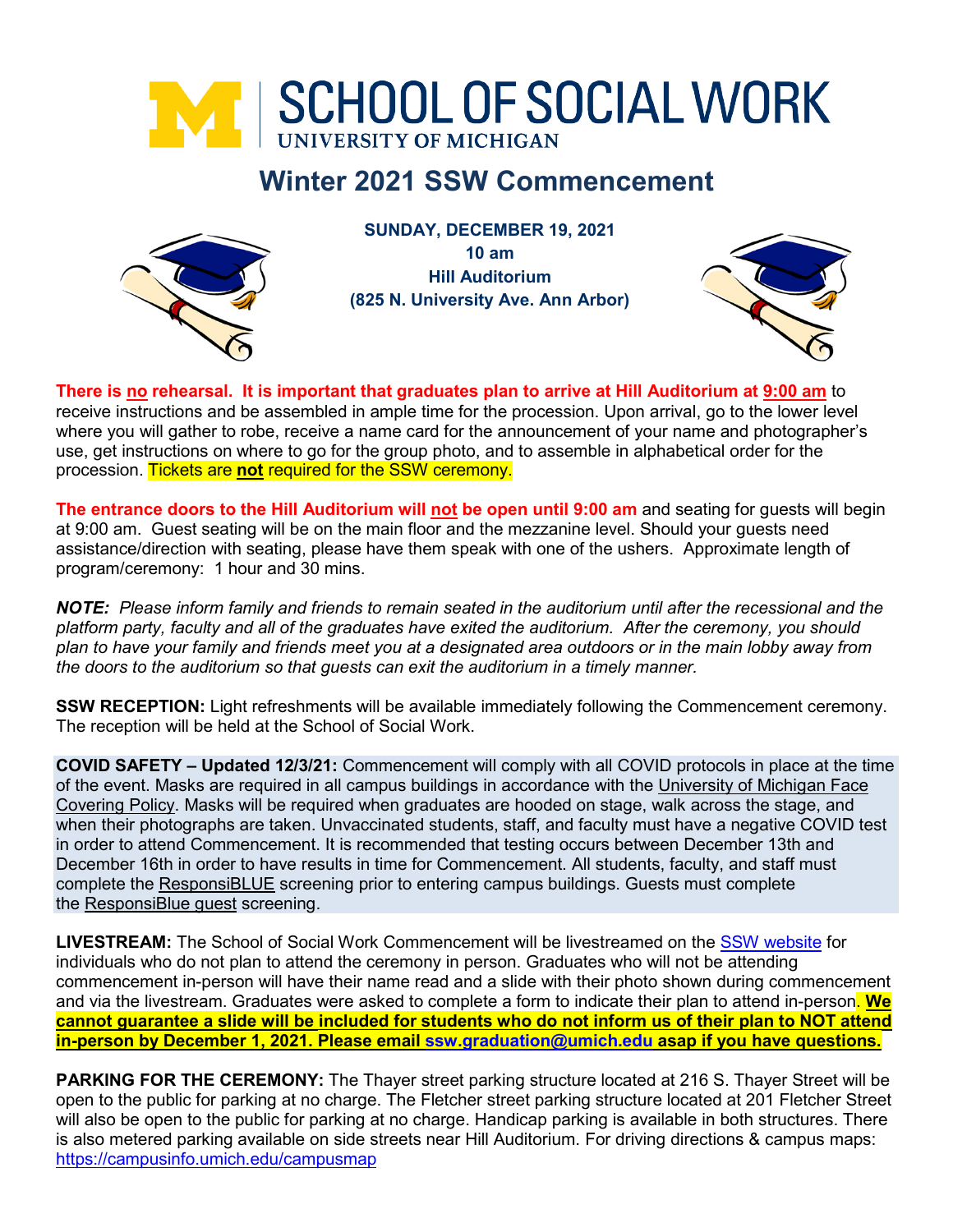**NAME IN PROGRAM & COMMENCEMENT WEBSITE:** All December 2021 graduates who applied for graduation by **November 21, 2021** will have their name in the commencement program and on the commencement website. If you have questions or concerns email [ssw.graduation@umich.edu.](mailto:ssw.graduation@umich.edu)

**GRADUATION ATTIRE:** All degree candidates who participate in Commencement must wear academic attire. Graduation attire consists of a Masters gown, Masters hood, cap & tassel. The Masters gown has a different sleeve style than the bachelor's gown. The hood is an academic cowl worn by master and doctoral graduates. If you have a black mortarboard cap of your own, it is acceptable to wear. The colors of the hood & tassel differ based on the particular college/school within the University.

The Office of Student Services has a limited number of caps, gowns and hoods that have been donated by previous graduates for students to borrow. **Beginning Monday, November 15, 2021** graduates may stop by the Office of Student Services, Room 1748 SSWB, to borrow attire on a first-come first-served basis. NOTE: Students will need to purchase their own tassel, as we do not have these available to borrow.

If you have questions/concerns about graduation attire, email ssw.graduation@umich.edu.

If preferred, students may purchase their own attire for approximatey \$83 for a complete set. Items may also be purchased separately. *Be sure to ask for the "Social Work" hood and tassel.* The color of the tassel is "citron."

Attire is available for purchase at **Ulrich's Bookstore** - 1200 South University Avenue - (734) 662-3201.

### **CORDS**

The SSW provides all students social justice service cords to honor the work each student completes. Individual pathways do not have distinct individual cords. Some specialty scholar programs may choose to purchase cords on an individual basis apart from the SSW-provided cords. The SSW also does not give specific recognitions for GPA including magna cum laude or summa cum laude.

### **RETURN OF BORROWED ATTIRE OR DONATION OF GRADUATION ATTIRE:**

Graduation attire borrowed from the SSW *must be returned to the Office of Student Services no later than January 14, 2022.* For graduates' convenience, a drop off box will be available in the graduate robing area at Hill Auditorium and outside the Office of Student Services on the day of commencement to drop off your attire immediately following the ceremony/reception. **Be sure to attach a note with your name, so we know you returned your attire.**

**PLEASE CONSIDER DONATING ALL OR PART OF YOUR GRADUATION ATTIRE** for the use of future graduates if you purchase your attire. You can put it the drop off box with a note or bring it by the Office of Student Services during regular office hours.

**PHOTOGRAPHER:** A photographer will be available to take individual pictures as graduates cross the stage at the SSW ceremony. A 'Commencement Name Card & Graduation Foto Information' card will be available for each graduate when they arrive in the Hill Auditorium graduate robing area. This card will be collected from each graduate just prior to going up on stage. A proof and order card will be emailed to each graduate following commencement. Purchase is optional. Graduates who do not receive a photo proof within two (2) weeks of the ceremony should contact: Graduation Foto, Toll Free: (800) 482-0321, Telephone: (734) 677- 3400, Fax: (734) 677-3208, Email: cs@apmphoto.com

**ACCESSIBILITY:** Graduating students who have a concern or special need in relation to access to the Hill Auditorium and stage, please contact the Office of Student Services at ssw.oss@umich.edu, 1748 SSWB, as soon as possible. NOTE: We will have sign language interpreters at the ceremony and there is ample handicap seating for family/guests.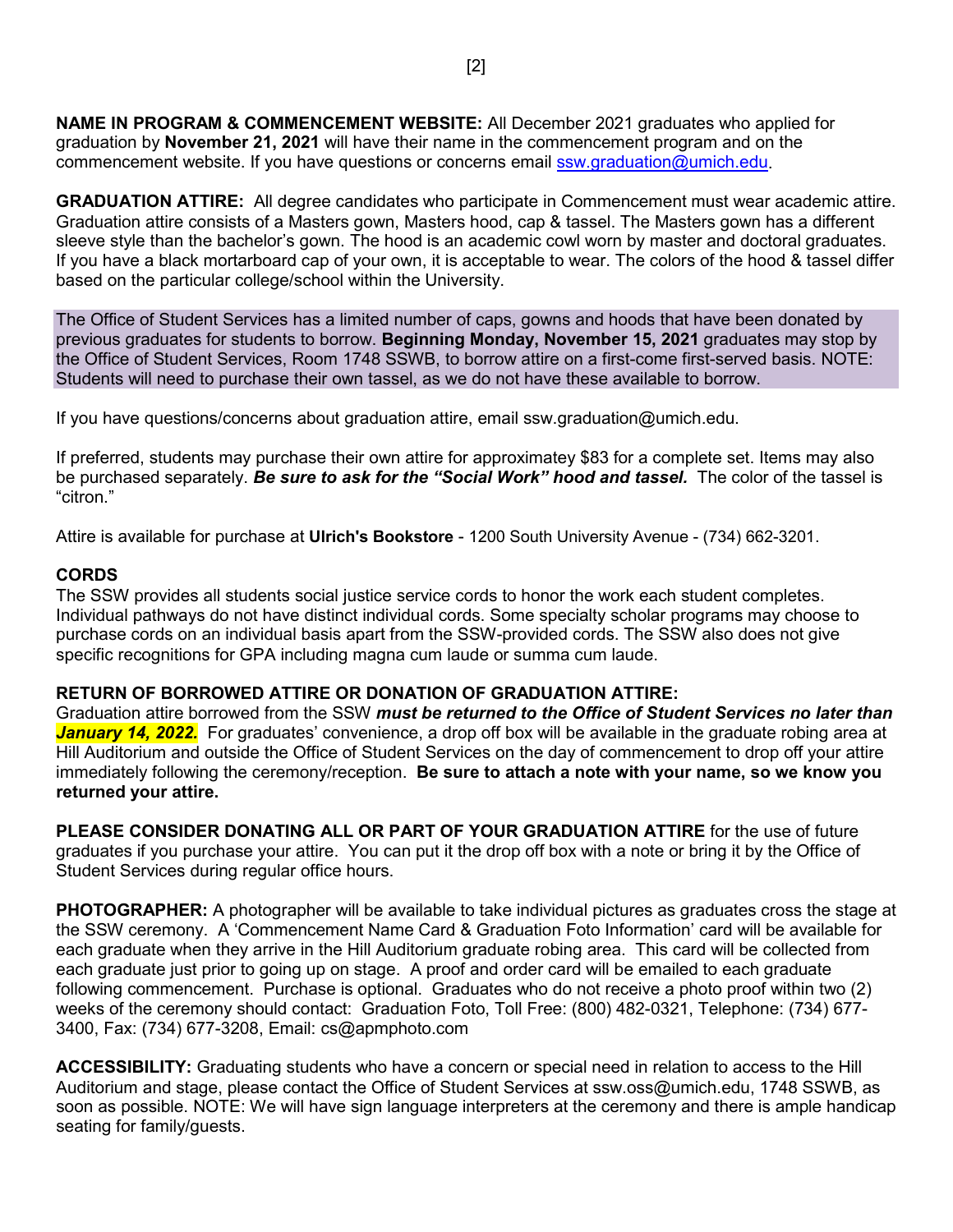**UNIVERSITY COMMENCEMENT:** The University of Michigan will hold a campus level commencement on Sunday, December 19, 2021 (2pm) at Crisler Arena. The School of Social Work Commencement will be completed by approximately 11:30 am. MSW graduates are welcome to attend this event as well. More information can be found at:<https://commencement.umich.edu/>

**DIPLOMA:** The University provides a free standard size (8 ½" x 11") diploma to each MSW graduate. Diploma covers are not provided to students. The diploma is mailed to the graduate's permanent address or one specified on the diploma application which the graduate completes through Wolverine Access. Diplomas **are not prepared** by the University of Michigan Records/Diploma Department and a guaranteed delivery schedule is not possible. Diplomas will be mailed by the University Registrar's Office within four months of graduation. For more information on diplomas, check out the University Registrar's Web site: [umich-regoff.custhelp.com](https://umich-regoff.custhelp.com/) and Search by Keyword: diplomas.

**COMPUTING SERVICES AFTER GRADUATION:** Graduating students will no longer be eligible for the BCP (Basic Computer Package) after they officially graduate (approx. 4-6 weeks after the term ends). At that time, if you wish to continue using the services provided via the BCP, you must subscribe to U-M Online. All U-M alumni may use email forwarding at no charge for as long as they choose. Alumni also will maintain the use of their Google Apps UMICH email and calendar. See the following website for more information[:https://its.umich.edu/accounts-access/leaving/graduating-students](https://its.umich.edu/accounts-access/leaving/graduating-students)

**NOTE:** December graduates will be deleted from School of Social Work official listserves by mid-February 2022.

**LOAN REPAYMENT/PUBLIC SERVICE LOAN FORGIVENESS INFO:** Student borrowers in federal loan programs are required to complete online [Exit Counseling](https://finaid.umich.edu/managing-your-aid/leaving-u-m/loan-exit-counseling) when they graduate, leave school or drop below half-time enrollment. Students may also be eligible for the [Public Service Loan Forgiveness Program.](https://studentaid.ed.gov/sa/repay-loans/forgiveness-cancellation/public-service) Contact Cerise Carrington, Financial Aid, Admissions and Student Services Officer [\(cmcar@umich.edu\)](mailto:cmcar@umich.edu) with questions regarding loan repayment and loan forgiveness information.

**SCHOOL OF SOCIAL WORK CAREER CENTER:** The School of Social Work's Career Center, 1696 School Social Work Building, assists students and alumni with their job search process, resume/cover letter reviews and social work licensure questions. Licensure test preparation software is available to help students and alumni study for licensure exams. Please call (734) 763-6259 or email [ssw-cso@umich.edu](mailto:ssw-cso@umich.edu) to schedule an appointment. Join us on [LinkedIn.](http://www.linkedin.com/groups?home=&gid=2118793&trk=anet_ug_hm)

**UNIVERSITY CAREER CENTER:** The University Career Center, 3200 Student Activities Bldg., offers services and resources to aid in the career exploration and job search process for UM students in every academic discipline. Their work often involves collaboration with academic units, employers and alumni/ae. Graduate students are encouraged to take advantage of every resource offered by The Career Center. Their Reference Letter Center can help you manage your reference letters, whether they are used for job applications, admission for advanced education or other purposes. Check out their website at: [careercenter.umich.edu/](http://www.careercenter.umich.edu/)

#### **Contact the Office of Student Services if you have questions about commencement:**

- Email: [ssw.msw.info@umich.edu](mailto:ssw.msw.info@umich.edu)
- Phone: 734) 936-0961 (please leave a message)
- Chat: You can access our Chat by going to our webpage at [ssw.umich.edu](http://ssw.umich.edu/) and clicking on the 'Chat with Student Services' button in the lower right corner.

## **Watch your email for updates!**